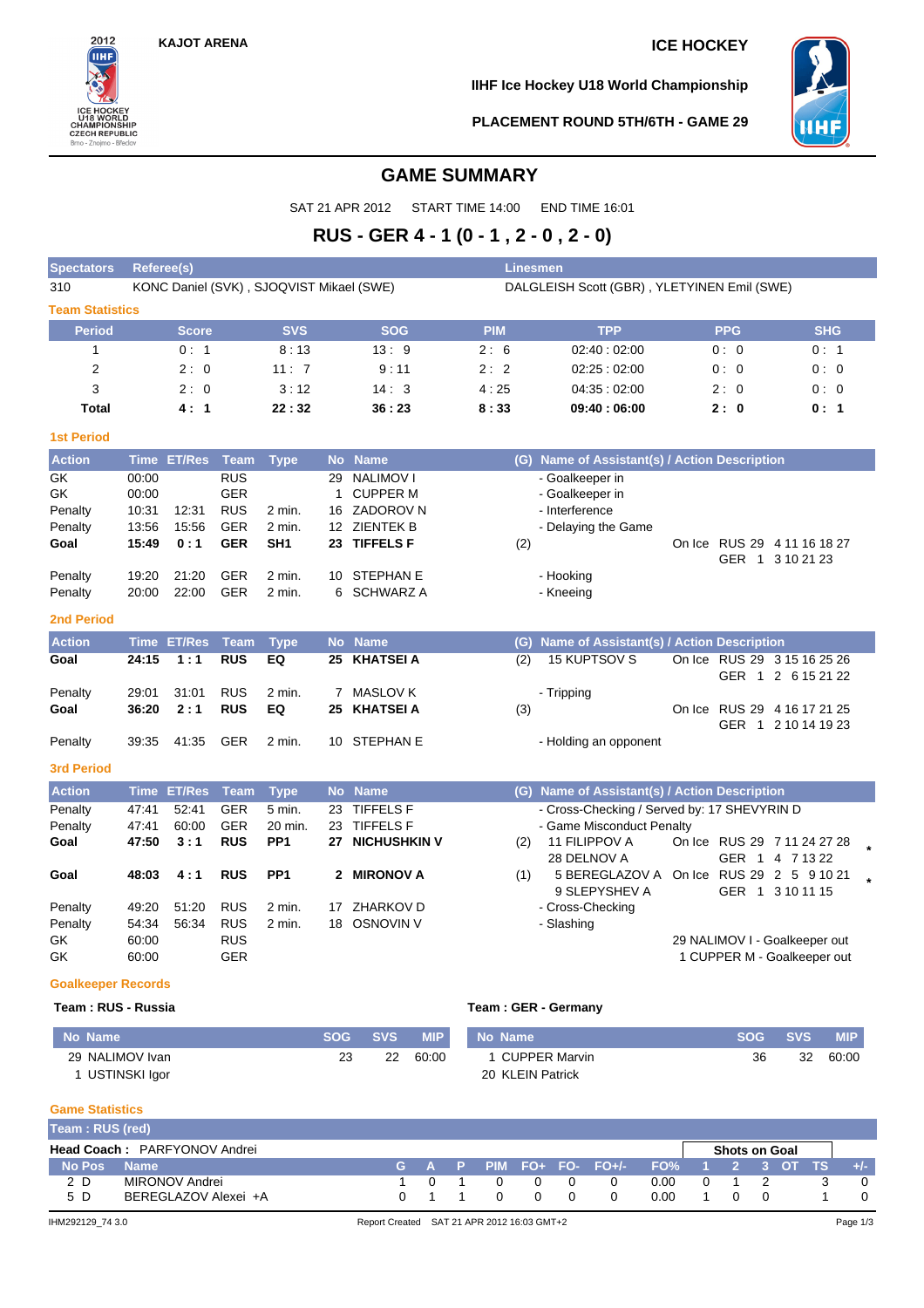

## **IIHF Ice Hockey U18 World Championship**



### **PLACEMENT ROUND 5TH/6TH - GAME 29**

|                      | Head Coach: PARFYONOV Andrei |          |          |          |             |             |          |          |        |              |                | <b>Shots on Goal</b> |           |                |             |
|----------------------|------------------------------|----------|----------|----------|-------------|-------------|----------|----------|--------|--------------|----------------|----------------------|-----------|----------------|-------------|
| <b>No Pos</b>        | <b>Name</b>                  | G        | A        | P        | <b>PIM</b>  | $FO+$       | FO-      | $FO+/-$  | FO%    |              | $\overline{2}$ | 3                    | <b>OT</b> | <b>TS</b>      | $+/-$       |
| 9 F                  | SLEPYSHEV Anton +C           | 0        |          |          | 0           |             | 0        |          | 100.00 | 2            |                | 2                    |           | 5              | 0           |
| 10 F                 | YAKIMOV Bogdan               | 0        | $\Omega$ | 0        | 0           | 9           | 5        | 4        | 64.29  | 2            | 0              |                      |           | 3              | $\mathbf 0$ |
| 21 F                 | <b>BARABANOV Alexander</b>   | $\Omega$ | 0        | $\Omega$ | $\Omega$    | 0           | $\Omega$ | $\Omega$ | 0.00   | 1            | $\Omega$       | $\Omega$             |           |                | $+1$        |
| 4 D                  | <b>LISOV Nikita</b>          | 0        | 0        | 0        | 0           | 0           | 0        | 0        | 0.00   | 2            | 0              |                      |           | 3              | 0           |
| 11 F                 | <b>FILIPPOV Alexei</b>       | 0        |          |          | 0           | 0           | 0        | 0        | 0.00   | 0            |                |                      |           | 2              | $-1$        |
| 16<br>D              | ZADOROV Nikita               | 0        | 0        | 0        | 2           | 0           | 0        | 0        | 0.00   | 0            | 0              | $\Omega$             |           | 0              | $+1$        |
| F<br>18              | OSNOVIN Vyacheslav +A        | 0        | 0        | 0        | 2           | 7           | 6        |          | 53.85  |              | 0              |                      |           | 2              | $-1$        |
| 27 F                 | NICHUSHKIN Valeri            |          | $\Omega$ |          | 0           | $\mathbf 0$ | $\Omega$ | $\Omega$ | 0.00   | 0            | 0              |                      |           | 1              | $-1$        |
| 7 D                  | <b>MASLOV Kirill</b>         | 0        | 0        | 0        | 2           | 0           | 0        | 0        | 0.00   | 0            | 0              | 0                    |           | 0              | 0           |
| D<br>8               | <b>MALENKIKH Yegor</b>       | 0        | 0        | 0        | 0           | 0           | 0        | 0        | 0.00   | 0            |                | 0                    |           |                | 0           |
| 17 F                 | <b>ZHARKOV Danil</b>         | 0        | $\Omega$ | 0        | 2           | 0           | 0        |          | 0.00   | 2            |                | $\Omega$             |           | 3              | $+1$        |
| F<br>23              | <b>KAMAYEV Denis</b>         | 0        | 0        | 0        | 0           | 0           | 0        | 0        | 0.00   | 0            | 0              | 2                    |           | $\overline{2}$ | 0           |
| 28 F                 | <b>DELNOV Alexander</b>      | 0        |          |          | $\mathbf 0$ | 11          | 8        | 3        | 57.89  | 1            | 2              | $\overline{2}$       |           | 5              | 0           |
| 3 D                  | <b>GAREYEV Stanislav</b>     | 0        | $\Omega$ | 0        | 0           | 0           | $\Omega$ | 0        | 0.00   | 0            | 0              | 0                    |           | 0              | $+1$        |
| F<br>15 <sub>1</sub> | <b>KUPTSOV Sergei</b>        | 0        |          |          | $\mathbf 0$ | 0           | $\Omega$ | 0        | 0.00   | 0            | 0              | $\Omega$             |           | 0              | $+1$        |
| D<br>24              | <b>GALIN Damir</b>           | 0        | 0        | 0        | 0           | 0           | 0        | 0        | 0.00   | 0            | 0              |                      |           |                | 0           |
| F<br>25              | KHATSEI Arseni (BP)          | 2        | 0        | 2        | $\mathbf 0$ | 9           | 5        | 4        | 64.29  | 0            | 2              | 0                    |           | 2              | $+2$        |
| 26 F                 | <b>LEBEDEV Alexander</b>     | $\Omega$ | $\Omega$ | $\Omega$ | 0           | $\Omega$    | 1        | -1       | 0.00   | $\mathbf{1}$ | $\Omega$       | $\Omega$             |           | 1              | $+1$        |
| GK                   | <b>USTINSKI Igor</b>         | 0        | $\Omega$ | 0        | 0           |             |          |          |        | 0            | 0              | 0                    |           | 0              |             |
| GK<br>29             | NALIMOV Ivan                 | 0        | 0        | 0        | 0           |             |          |          |        |              | 0              | 0                    |           | 0              |             |
| Total                |                              | 4        | 5        | 9        | 8           | 37          | 25       | 12       | 59.68  | 13           | 9              | 14                   |           | 36             |             |

## **Team : GER (white)**

|                    | Head Coach: SETTERS Jim   |   |          |             |            |             |          |          |       |                |                | <b>Shots on Goal</b> |                        |                |
|--------------------|---------------------------|---|----------|-------------|------------|-------------|----------|----------|-------|----------------|----------------|----------------------|------------------------|----------------|
| <b>No Pos</b>      | <b>Name</b>               | G | A        | P           | <b>PIM</b> | FO+         | FO-      | $FO+/-$  | FO%   | 1              | $\overline{2}$ | $\overline{3}$       | <b>TS</b><br><b>OT</b> | $+/-$          |
| 8 D                | <b>BENDER Tim</b>         | 0 | 0        | 0           | 0          | 0           | 0        | 0        | 0.00  | 0              | 0              | 0                    | 0                      | $\overline{0}$ |
| 14 F               | <b>KURTH Marcel</b>       | 0 | 0        | 0           | 0          | 6           | 8        | $-2$     | 42.86 | 0              | 0              | $\Omega$             | $\Omega$               | $-1$           |
| D<br>18            | <b>MOSER Janik</b>        | 0 | 0        | 0           | 0          | 0           | 0        | $\Omega$ | 0.00  | 0              | 0              | 0                    | 0                      | $\mathbf 0$    |
| F<br>19            | PALAUSCH Lennart +A       | 0 | 0        | $\Omega$    | $\Omega$   | 0           | $\Omega$ | $\Omega$ | 0.00  | 0              | 2              |                      | 3                      | $-1$           |
| 23 F               | <b>TIFFELS Frederik</b>   |   | 0        |             | 25         | $\mathbf 0$ |          | $-1$     | 0.00  | 3              | $\mathbf 0$    | 0                    | 3                      | $\mathbf 0$    |
| 4 D                | <b>QUINLAN Nicolai</b>    | 0 | 0        | 0           | 0          | 0           | 0        | 0        | 0.00  | 0              | 0              | 0                    | 0                      | 0              |
| D<br>7             | <b>SCHMID Thomas</b>      | 0 | 0        | $\Omega$    | 0          | 0           | $\Omega$ | 0        | 0.00  | 0              | 1              |                      | $\overline{2}$         | $\mathbf 0$    |
| F<br>13            | HERPICH Kai +C            | 0 | 0        | $\Omega$    | 0          | 0           | 0        | 0        | 0.00  | 0              | $\overline{2}$ | 0                    | $\overline{2}$         | $\mathbf 0$    |
| F<br>21            | <b>ZIEGLER Sven</b>       | 0 | $\Omega$ | 0           | 0          | 1           |          | 0        | 50.00 | 0              | 1              |                      | $\overline{2}$         | $\mathbf 0$    |
| 22 F               | KAEFER Raphael +A         | 0 | 0        | 0           | $\Omega$   | 8           | 11       | $-3$     | 42.11 | $\overline{2}$ | 1              | $\Omega$             | 3                      | $-1$           |
| D<br>3             | <b>TIFFELS Dominik</b>    | 0 | 0        | 0           | 0          | 0           | 0        | 0        | 0.00  | 1              | 0              | 0                    | 1                      | $+1$           |
| D<br>10            | <b>STEPHAN Eric</b>       | 0 | 0        | $\Omega$    | 4          | 0           | $\Omega$ | $\Omega$ | 0.00  | 0              | 0              | $\Omega$             | 0                      | $\mathbf 0$    |
| F<br>11            | <b>KAHUN Dominik</b>      | 0 | 0        | $\Omega$    | 0          | 8           | 8        | 0        | 50.00 | 0              | $\Omega$       | 0                    | 0                      | 0              |
| F<br>15            | <b>DRAISAITL Leon</b>     | 0 | $\Omega$ | $\Omega$    | 0          | 1           | 3        | $-2$     | 25.00 | 2              | 1              | 0                    | 3                      | $-1$           |
| 16 F               | <b>EISENSCHMID Markus</b> | 0 | 0        | $\mathbf 0$ | 0          | $\mathbf 0$ | $\Omega$ | $\Omega$ | 0.00  | 0              | 1              | 0                    | 1                      | $\mathbf 0$    |
| 2 D                | <b>KOBERGER Sebastian</b> | 0 | 0        | 0           | 0          | 0           | 0        | 0        | 0.00  | 0              | 1              | 0                    | 1                      | $-2$           |
| D<br>6             | <b>SCHWARZ Andreas</b>    | 0 | 0        | 0           | 2          | 0           | $\Omega$ | 0        | 0.00  | 0              | 0              | 0                    | 0                      | $-1$           |
| $\mathsf{F}$<br>12 | ZIENTEK Benjamin          | 0 | $\Omega$ | 0           | 2          | 0           | 0        | 0        | 0.00  | 1              | $\mathbf 0$    | 0                    |                        | $\mathbf 0$    |
| 17 F               | <b>SHEVYRIN Denis</b>     | 0 | 0        | 0           | 0          | 1           | 5        | $-4$     | 16.67 | 0              | 1              | 0                    |                        | $\mathbf 0$    |
| 24 F               | <b>KLOPPER Patrick</b>    | 0 | 0        | $\Omega$    | $\Omega$   | $\mathbf 0$ | $\Omega$ | $\Omega$ | 0.00  | $\Omega$       | $\Omega$       | $\Omega$             | 0                      | $\mathbf 0$    |
| 1 GK               | CUPPER Marvin (BP)        | 0 | 0        | 0           | 0          |             |          |          |       | 0              | 0              | 0                    | 0                      |                |
| 20 GK              | <b>KLEIN Patrick</b>      | 0 | 0        | 0           | 0          |             |          |          |       | O              | 0              | 0                    | 0                      |                |
| Total              |                           | 1 | 0        | 1           | 33         | 25          | 37       | $-12$    | 40.32 | 9              | 11             | 3                    | 23                     |                |